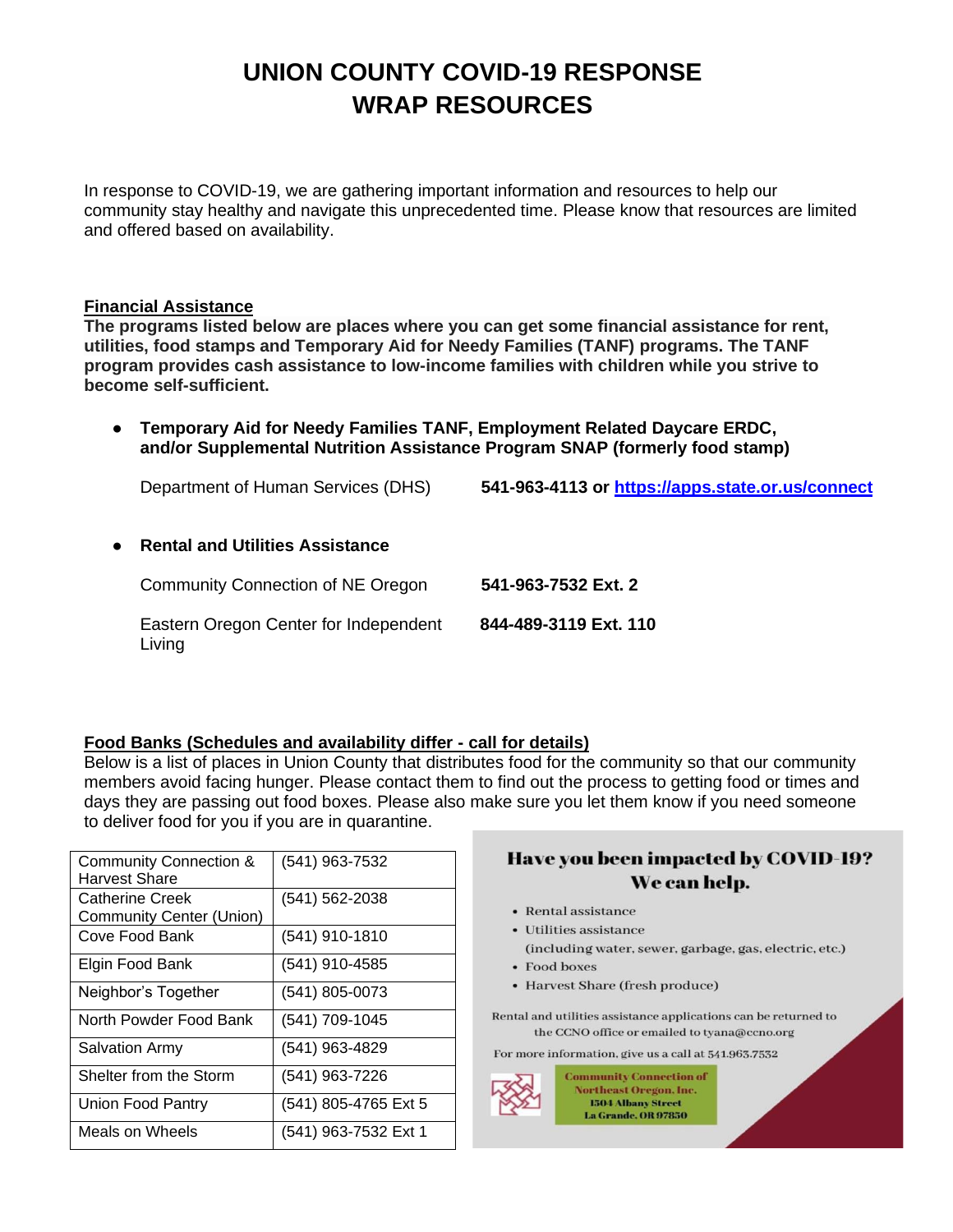# **Online Grocery orders that can be picked up**

While it's still safe to grocery shop for essentials during the coronavirus outbreak, we encourage you to try online grocery shopping, pickup and delivery options to promote social distancing and limit exposure to others. There are the two stores in Union County that you can use to order food online and go pick them up.

- **Safeway, 2111 Adams Ave, La Grande, OR:** Shop online at [www.safeway.com](http://www.safeway.com/)
- **Walmart, 11619 Island Ave, La Grande, OR:** Shop online at<https://www.walmart.com/grocery/>
- **Nature's Pantry, 1907 Fourth Street, La Grande, OR**: <https://naturespantry.life/order-online>

# **Basic instructions to shopping online include the following:**

- Create an online account. If you already have an account, just Sign In.
- Find the item(s) you wish to order using the Search bar or select a department from the navigation box.
- Add your item(s) to the cart.
- Once you are done shopping, review items in your cart then select Checkout.
- From your cart, you can edit item quantities, remove items, or save them for a future purchase.
- When you're satisfied with the items in your cart, select Check Out.
- Choose available pick up dates and times. Be sure to verify that the store address/pick up location is correct.
- Select or enter your preferred payment method, enter all the necessary payment information and Review and select Place Order to complete your order. Keep in mind that depending on the store, additional steps may be required.

# **Email Grocery Orders for Delivery or Pick Up**

● **Marketplace Fresh Foods, 1912 Fourth Street, La Grande, OR: [marco.rennie@gmail.com](mailto:marco.rennie@gmail.com) or (541) 962-7500**

# **Union County "Community Kitchen"**

A community coming together to HELP our Neighbors impacted by Covid 19 Quarantining!

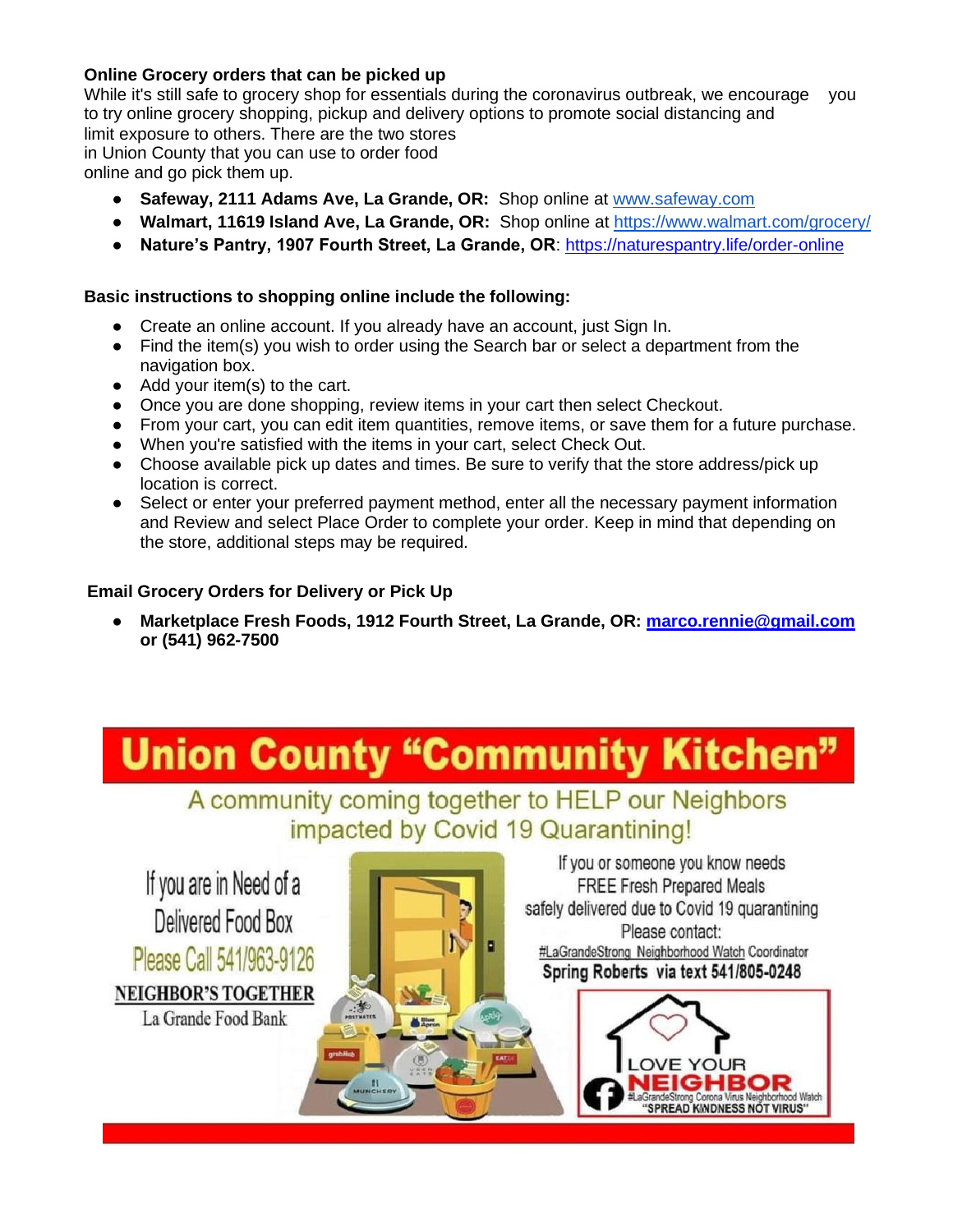# **Heart 'n Home Hospice & Palliative Care**

- Free consultation, education and evaluation
	- Call 541-624-5800 and schedule for in-person or phone appointment (It's your choice)
	- If you would like information about our services in Union County call the number above and ask for Kristina Maughmer, Outreach Coordinator
- Caring help for those with a terminal illness where they reside Assisted Living, Skilled Nursing or at home
- Hospice services paid 100% by insurance or Medicare
	- You can keep your primary care provider/physician
	- Medical Director
	- Registered Nurse Case Manager
	- Certified Nurses Assistants for personal cares
	- Social Worker to help with your quality of life and navigating this difficult time
	- Spiritual Care Provider for Grief Support
- Free Grief Support to the Community regardless of hospice status
- COVID-19 RAPID RESPONSE TEAM We do not turn anyone away
- To visit the new website, [click here.](https://lhcgroup.com/locations/heart-n-home-hospice-and-palliative-care-la-grande/?fbclid=IwAR3zEqbUuxZQqkvJsQYmDDo2SdPI73gl60lbscd7ka6AMFVD4RKQ0dS22JU)

# **Health Insurance Information & Support**

Do you have health insurance? Whether you need health insurance for yourself or your family, Northeast Oregon Network (NEON) provides support for people who need to enroll in health insurance. They also have some bilingual staff that can help assist you. To find out more, call

- Teresa Aguilera, Bilingual Outreach and Enrollment Specialist (English/Spanish) 541-910-0336
- Holly Sorensen, Outreach Program Manager at 541-910-5286

#### **Transportation Services for Food & Other Errands for La Grande Residents**

If you have transportation issues, and need assistance with delivery services, please contact the La Grande Parks & Recreation Department at (541) 962-1352.

# **Translation and Culturally Specific COVID Services**

- **Asian Pacific Network of Oregon (APANO):** (971) 238-2186 and leave a message or send an email to [covidsupport@apano.org](mailto:covidsupport@apano.org)
- **COFA Alliance National Network (CANN)** ○ **Eastern Oregon Chapter:** <https://cann.us/resources/>

(APANO and EOCANN can provide language support for Asian Pacific Islander language needs.)

- **Euvalcree:** Euvalcree can provide support for Spanish language needs.
	- (541) 889-3189 or online at<https://euvalcree.org/services/>

#### **Veterans Services**

Center for Human Services provides veterans services for veterans, dependents of veterans, and surviving dependents of veterans, so that they get the help needed to apply for VA benefits. Support Services include,

- Advocacy assistance for veterans and their families.
- Advocates who understand the challenges, barriers and can help navigate and meet the needs of veterans and their families to ensure that they access well deserved resources and support.

For more information, contact

● Brian Blais, CHD Veterans Affairs at (541) 962-8842